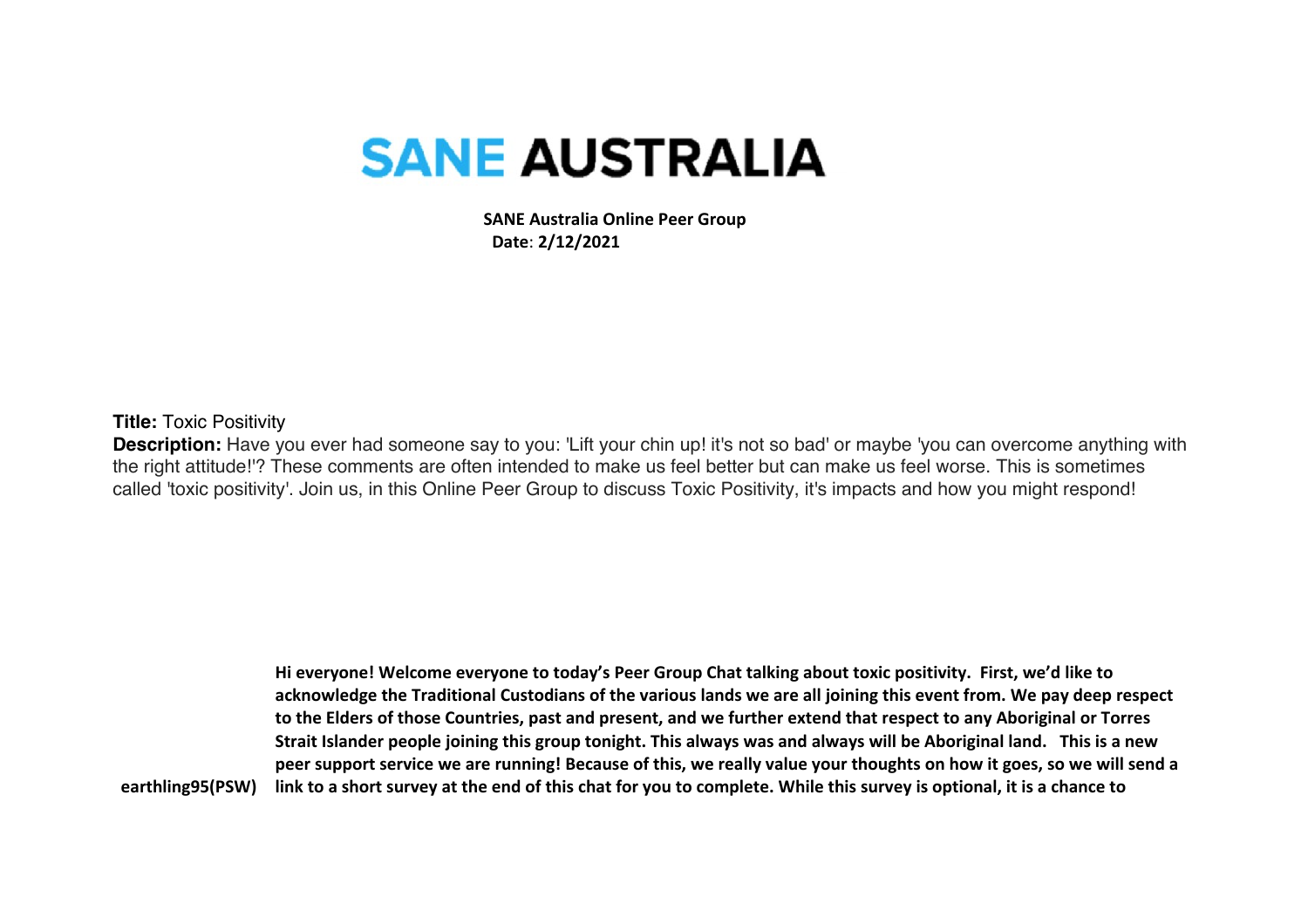**provide feedback for us to improve our services. In case you might need to leave part way through the event, you can access the survey here now: https://sane.au1.qualtrics.com/jfe/form/SV\_5uUF0sHJRKQ6wyW Tonight, peer support workers @earthling95 and @RiverSeal will be facilitating a discussion around the topic of toxic positivity. Whether you have lived experience of complex mental health issues, you care for someone who does, or both- anyone can benefit from thinking about toxic positivity and how that can affect us. We'll be moving through a number of discussion questions tonight, and it's entirely up to you how much or how little you are comfortable with sharing. Some of the conversation could be heavy in nature as we may talk about our mental health struggles. @Basil, who moderates on the SANE Forums, is working behind the scenes to ensure our safety. If you're having any technical difficulties, please see our FAQ (https://www.sane.org/peer-support/peer-group-chat/chat-faqs#what-if-i-amhaving-a-tough-time-and-need-immediate-support) . If you can't find an answer to your question there, please message @Basil directly. We're looking forward to creating a space where we can reflect and learn together and expand our ideas of toxic positivity, how it might show up and the impacts it can have, as well as how we might be able to challenge or harness it! Lastly, just so you're aware, the transcript of this group will be made available for download afterwards on SANE's Peer Support website.**

Shaz51 Hello my @RiverSeal (PSW) xx

| earthling95(PSW) | howdy: |
|------------------|--------|
|------------------|--------|

**RiverSeal (PSW)** Hi @Shaz51 Welcome to the event

Shaz51 Hi @earthling95

- **earthling95(PSW)** Hello @Shaz51 nice to e-meet you :)
- BPDSurvivor Hello

**earthling95(PSW) Welcome everyone! We'll be starting the discussion shortly and will just allow a bit more time for people to log on and join In the meantime, feel free to introduce yourselves! I'm @earthling95**

**RiverSeal (PSW)** Hello @BPDSurvivor Welcome!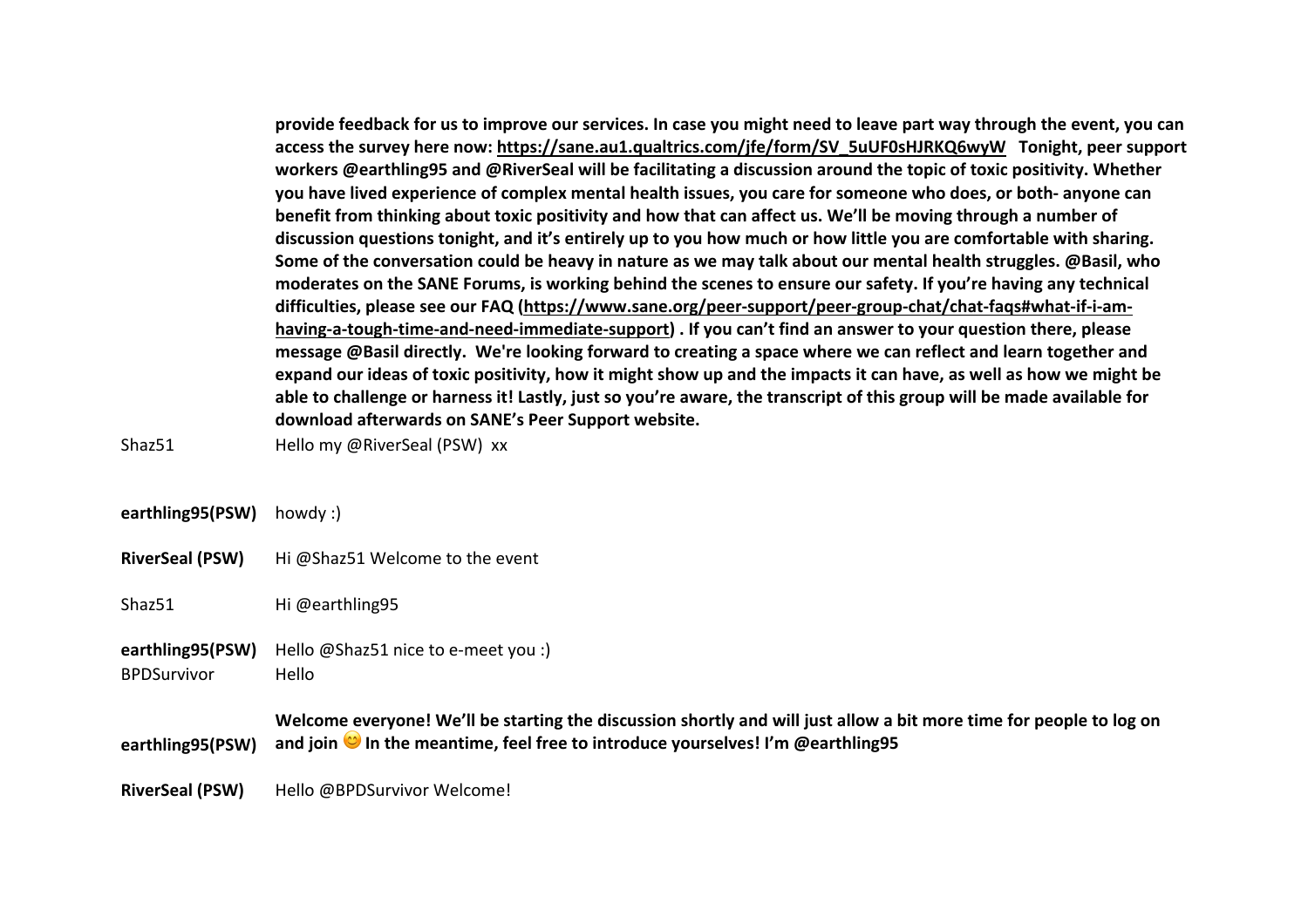## **earthling95(PSW)** Hello @BPDSurvivor! :)

| <b>BPDSurvivor</b><br><b>BPDSurvivor</b>                                                                                           | Just a quick question. In the past, I was able to tag members into discusssion here. I can seem to do it anymore. Any<br>hinters?<br>Can't *                                                                                                                                             |
|------------------------------------------------------------------------------------------------------------------------------------|------------------------------------------------------------------------------------------------------------------------------------------------------------------------------------------------------------------------------------------------------------------------------------------|
| <b>RiverSeal (PSW)</b>                                                                                                             | @BPDSurvivor mine is working ok at the moment                                                                                                                                                                                                                                            |
| <b>RiverSeal (PSW)</b><br><b>BPDSurvivor</b><br>earthling95(PSW)<br><b>BPDSurvivor</b><br><b>BPDSurvivor</b><br><b>BPDSurvivor</b> | ARE you using the $@$ symbol<br>Yes. It doesn't work. I'm doing what earthling is doing, but names are not appearing.<br>Mine isn't working:(<br>I've tried on my laptop, iPad and phone<br>Phew @earthling so it's not just me<br>That's okay. I won't take up any more time about this |
| Shaz51<br><b>RiverSeal (PSW)</b>                                                                                                   | @RiverSeal (PSW), @BPDSurvivor xx<br>@BPDSurvivor Maybe we just work with it as it is tonight and we can have someone who has skills contact you through<br>the Formus afterwards?                                                                                                       |
| earthling95(PSW)                                                                                                                   | Starting off now  What does toxic positivity mean to you?                                                                                                                                                                                                                                |
| the magician<br><b>RiverSeal (PSW)</b>                                                                                             | hi people<br>Hi @the magician Welcome                                                                                                                                                                                                                                                    |
| earthling95(PSW)<br><b>BPDSurvivor</b>                                                                                             | hello @themagician, welcome!<br>Hi Shaz and magician!                                                                                                                                                                                                                                    |
| Shaz51<br>earthling95(PSW)                                                                                                         | @earthling95 boot sure but love to learn more xx                                                                                                                                                                                                                                         |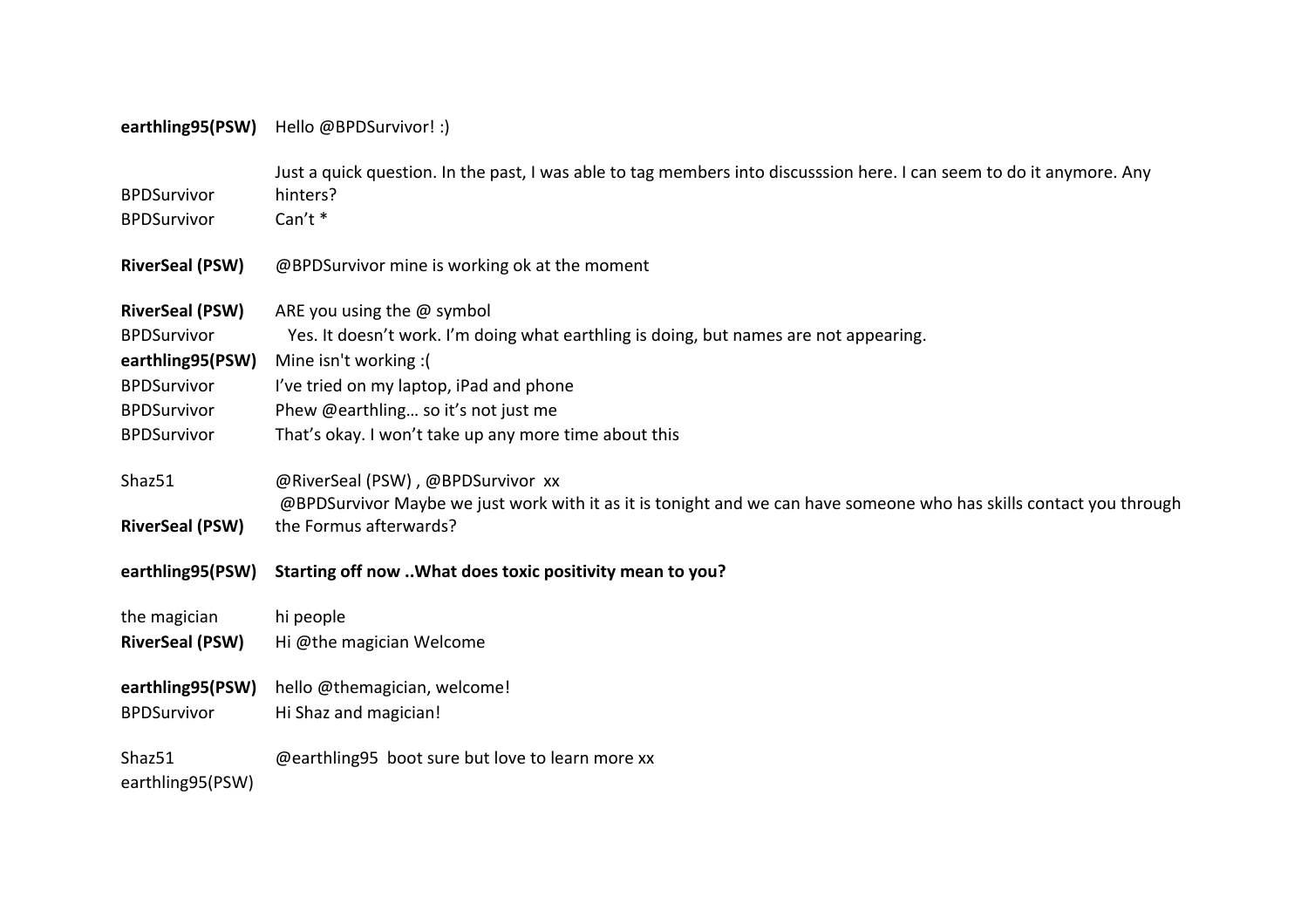|                                                                                                              | whenever I read "good vibes only" it reminds me of toxic positivity                                                                                                                                                                                                                                                                                                    |
|--------------------------------------------------------------------------------------------------------------|------------------------------------------------------------------------------------------------------------------------------------------------------------------------------------------------------------------------------------------------------------------------------------------------------------------------------------------------------------------------|
| the magician<br><b>RiverSeal (PSW)</b>                                                                       | how do you highlight peoples names in blue?<br>I feel that sometimes people are to positive about life when I have had many challenges                                                                                                                                                                                                                                 |
| <b>BPDSurvivor</b><br><b>BPDSurvivor</b><br><b>BPDSurvivor</b><br>earthling95(PSW)<br><b>RiverSeal (PSW)</b> | Toxic positivity I'm very interested in this. I believe it is when people keep pointed out the positives in things that they<br>forget to acknowledge the big feelings and experiences of people.<br>That's just a guess<br>Hi @frankwalker !<br>"chin up" "it could have been worse" "be grateful"<br>Thats right @BPDSurvivor people forget the big things sometimes |
| the magician                                                                                                 | the you'll be right statement is toxic positivity. its sad that that attitude is out there but when i was young going off to<br>school that statement got me through the day everyday it was reinforcement.                                                                                                                                                            |
| earthling95(PSW)                                                                                             | I hear you @themagician. It's almost brings up feelings of not being 'allowed' to feel other emotions                                                                                                                                                                                                                                                                  |
| frankwalker                                                                                                  | Hi. To me, toxic positivity is the sort of well-meaning but ultimately unhelpful advice people tend to offer to others as a<br>kind of 'cure-all'. Think of phrases like "every cloud has a silver lining", "it's always darkest before the dawn". No<br>attempt is made to understand or get to know the person who is suffering.                                     |
| <b>RiverSeal (PSW)</b>                                                                                       | @the magician that's such a common phrase in Australia                                                                                                                                                                                                                                                                                                                 |
| earthling95(PSW)                                                                                             | How do you react to toxic positivity when you notice it in life?                                                                                                                                                                                                                                                                                                       |
| the magician                                                                                                 | when climbing a creek and hill in the country i was feeling nervous. my sister says what are you ninety? that can be<br>taken both ways its your choice.                                                                                                                                                                                                               |
| <b>RiverSeal (PSW)</b><br>the magician                                                                       | Welcome @frankwalker Well-menaing is not always the best option but people do it all the time<br>it can be a double edged sword not understanding or encouraging                                                                                                                                                                                                       |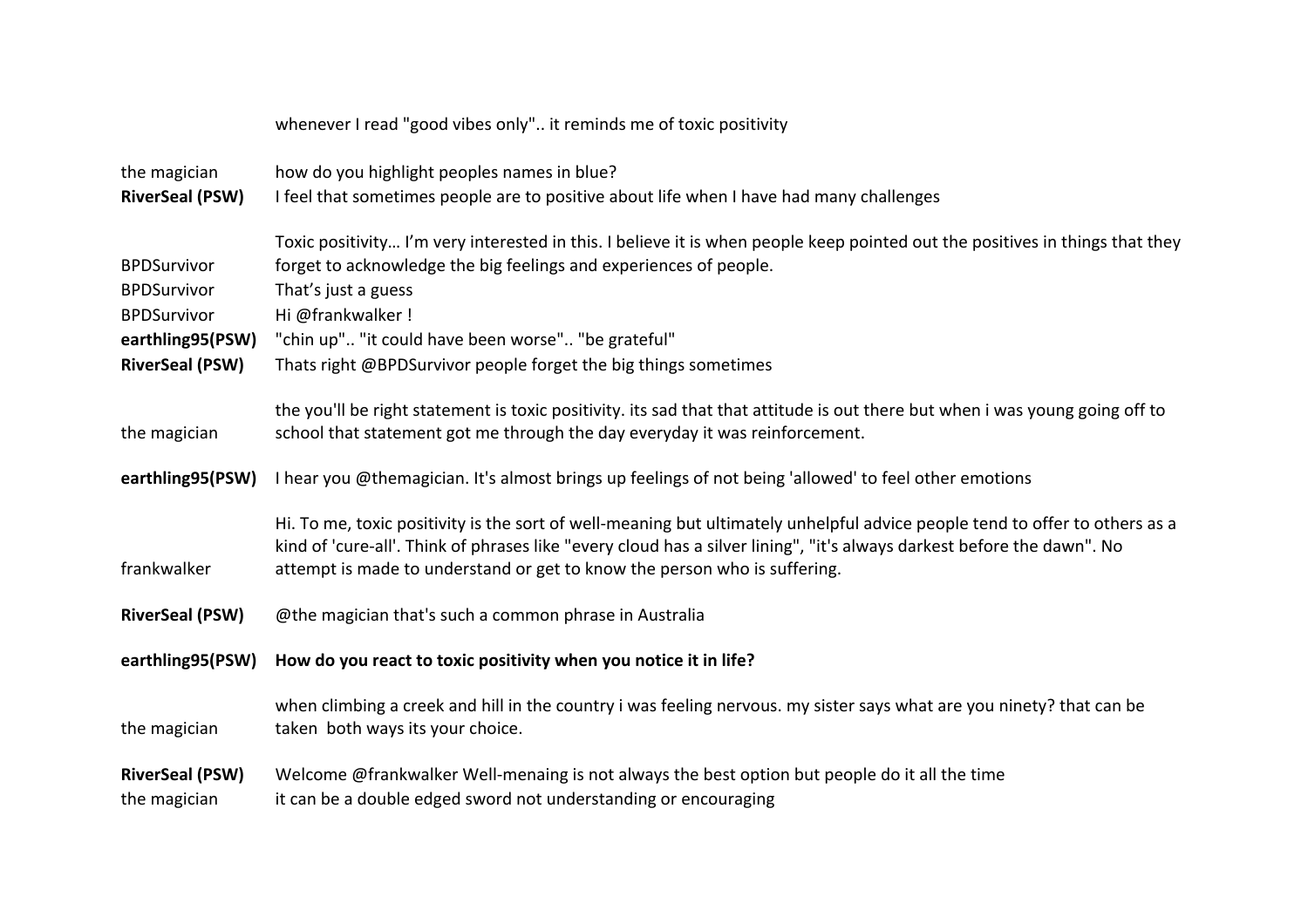| <b>RiverSeal (PSW)</b>                                     | @the magician People can be really hurtful at times by saying things like that                                                                                                                                                                                                                                    |
|------------------------------------------------------------|-------------------------------------------------------------------------------------------------------------------------------------------------------------------------------------------------------------------------------------------------------------------------------------------------------------------|
| <b>BPDSurvivor</b>                                         | Sometimes I think toxic positivity is as 'toxic' and unhelpful as toxic negativity. When I notice toxic positivity, I tend to<br>get very frustrated and feel the person is not hearing meie. that things are hard. Nowadays, I don't notice toxic<br>positivity much.                                            |
| earthling95(PSW)<br><b>RiverSeal (PSW)</b><br>the magician | I know that some of my friends mean well but over the years I have become mindful about whom I share my feelings<br>with.<br>@BPDSurvivor It's so important to be heard<br>people expect you tp brush it all aside. being listened and heard validates. and sometimes you have to provide your own<br>validation. |
| <b>BPDSurvivor</b>                                         | true @earthling95. For me, i probably don't notice toxic positivity much anymore because I simply don't hang around<br>those people                                                                                                                                                                               |
|                                                            | @the magician Needing validation is part of the human experience I think                                                                                                                                                                                                                                          |
| <b>RiverSeal (PSW)</b>                                     |                                                                                                                                                                                                                                                                                                                   |
| earthling95(PSW)                                           | I struggle with conflict but have found some ways over the years to communicate if I am not feeling heard.                                                                                                                                                                                                        |
| <b>BPDSurvivor</b><br>earthling95(PSW)<br>earthling95(PSW) | that's a great way to balance it @the magician. I like that<br>So true @RiverSeal (PSW)<br>I wish this was normalized                                                                                                                                                                                             |
| the magician                                               | how do you communicate it? earthling95                                                                                                                                                                                                                                                                            |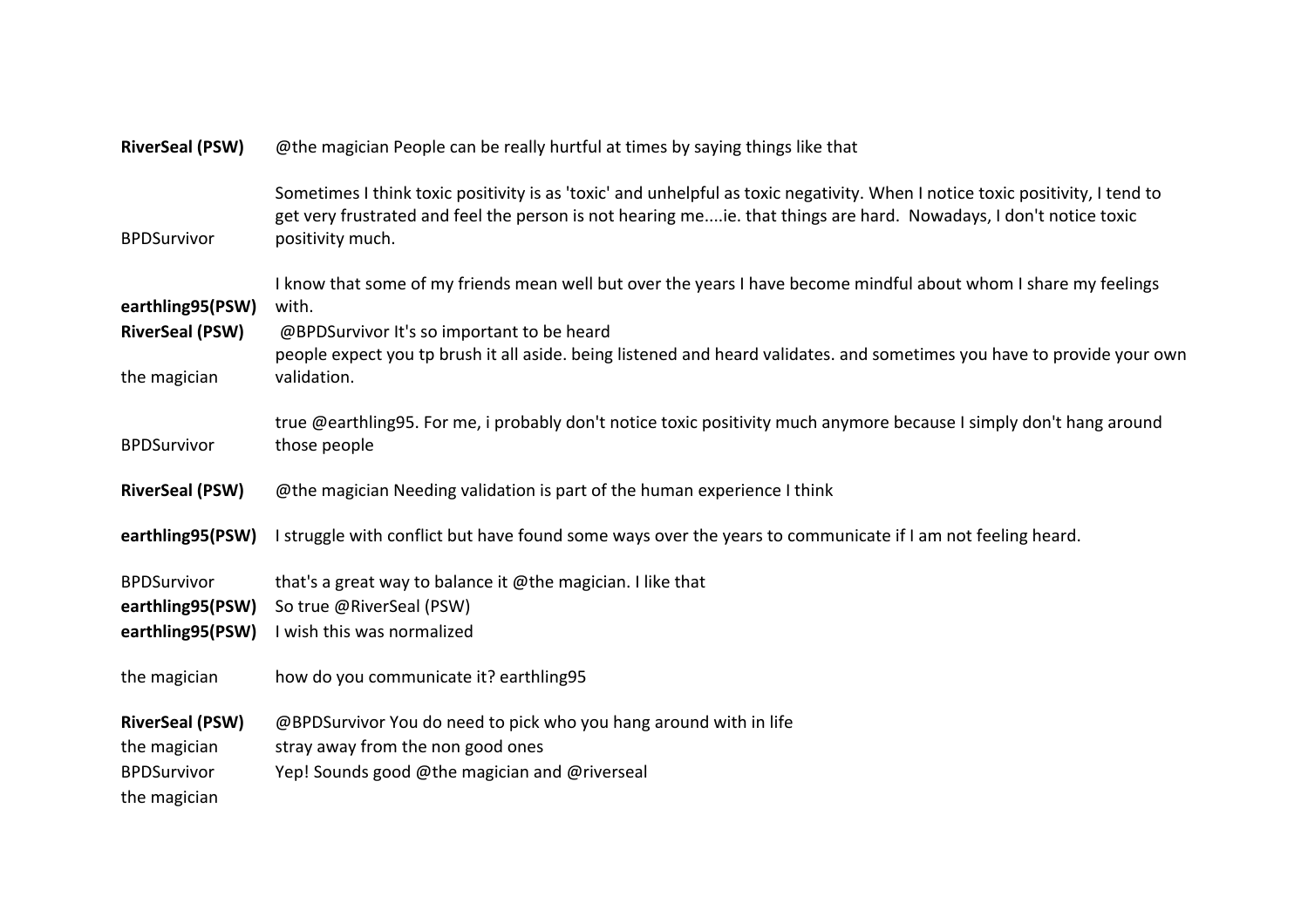its about being on a different plane.

**earthling95(PSW)** @themagician- "I appreciate your support but I want you to know that this situation has brought up feelings for me. I need to process them rather than just putting a bandaid by thinking positive. I think it's okay if I don't want to be grateful right now. "

BPDSurvivor Thanks for that @earthling95!

frankwalker There are many people out there who when they hear someone is in pain their instinct is to try and 'fix' that person's problems, or offer some kind of practical solution. Many people find it very difficult simply to sit there and listen to another person without trying to help that person. Yet often that is all many of us need in a time of crisis. To be heard. **RiverSeal (PSW)** I tend to keep a pretty tight circle anyway and I get caught up in it if I experience toxic positivity

**earthling95(PSW)** I had to learn these boundaries with family.

BPDSurvivor You're so right @frankwalker

**earthling95(PSW) How do you feel when toxic positivity is something you notice in yourself?** 

BPDSurvivor Sometimes, it's not about 'fixing' things

**earthling95(PSW)** True @BPDSurvivor . There's a time and place for everything. Feelings and emotions can't be 'fixed'.

**RiverSeal (PSW)** I have seen it in myself from time to time and it can creep up on you. I try and refocus and think more practically. **BPDSurvivor** @earthling95 , I reframe my language so that I acknowledge and validate others' feelings rather than just sending off positive vibes

**earthling95(PSW)** I definitely find it creeping up- especially when I am overwhelmed and want to avoid feeling my emotions.

**RiverSeal (PSW)** @BPDSurvivor I love the word "reframe" it's so useful in life. That's a good method!

BPDSurvivor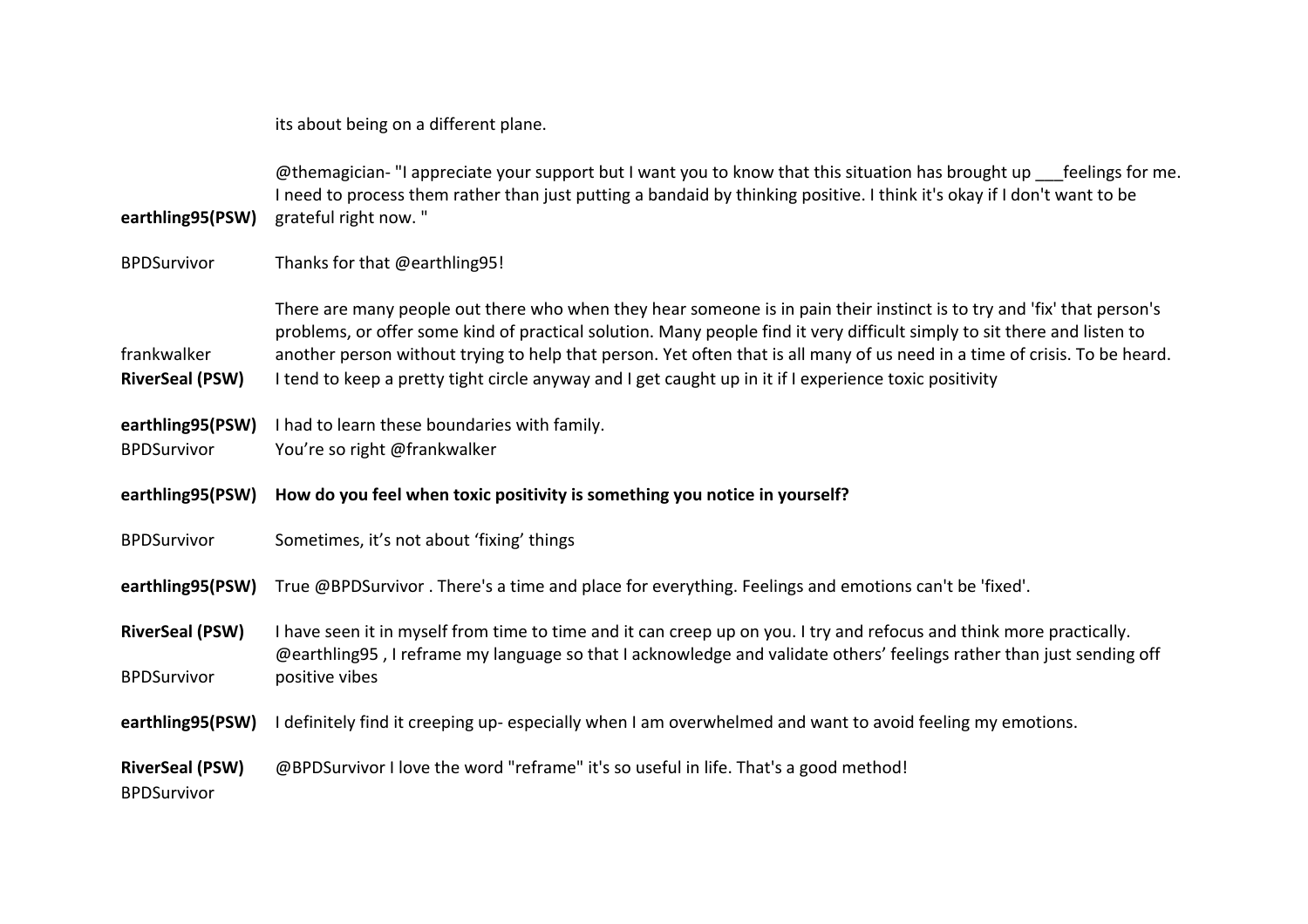|                                                       | I find toxic positivity sometimes takes over when I'm in a rush to answer someone and don't make the time to validate<br>their big feelings. I think next time, it's better I don't answer because it can do more harm than good.                                                                                                     |
|-------------------------------------------------------|---------------------------------------------------------------------------------------------------------------------------------------------------------------------------------------------------------------------------------------------------------------------------------------------------------------------------------------|
| frankwalker                                           | I doubt I could ever fall into preaching toxic positivity. I remember how insulting it felt to me, I would never want to<br>inflict it upon other people.<br>sorry that this may have brought up issues for you. sometimes understanding of another is limited to what we can truly                                                   |
| the magician<br><b>RiverSeal (PSW)</b>                | understand of other people anyway<br>@BPDSurvivor It's good to communicate sometimes even if you think you might say the wrong thing. You can always<br>talk it out afterwards to correct yourself! So many times people to nothing                                                                                                   |
| the magician<br>earthling95(PSW)                      | listening becomes important<br>yes sometimes just sitting with silence is the most comforting feeling in the world.                                                                                                                                                                                                                   |
| earthling95(PSW)                                      | How can we express genuine optimism in our interactions without being overwhelming with toxic positivity?                                                                                                                                                                                                                             |
| <b>BPDSurvivor</b>                                    | You're right @riverseal otherwise I may fall into the trap of pure avoidance                                                                                                                                                                                                                                                          |
| <b>RiverSeal (PSW)</b><br>the magician                | I feel that sometimes I've taken on that attitude because I'm unsure of the situation or how to react<br>that peace from silence should be endorsed with other activities/practices that have the same effect. every time you<br>want a piece of silence you can return to it. if we are confident and centred in ourselves it shows. |
| <b>RiverSeal (PSW)</b>                                | I think that genuine optimism is about understanding the negative outcomes of a situation and not just being focused on<br>positivity                                                                                                                                                                                                 |
| earthling95(PSW)<br>earthling95(PSW)                  | Yes and it focuses on validation, support and providing a safe space.<br>whatever that may look like for the person.                                                                                                                                                                                                                  |
| the magician<br><b>RiverSeal (PSW)</b><br>frankwalker | yes feeling blessed even in darkness<br>@the magician Peace can come in many forms not just silence                                                                                                                                                                                                                                   |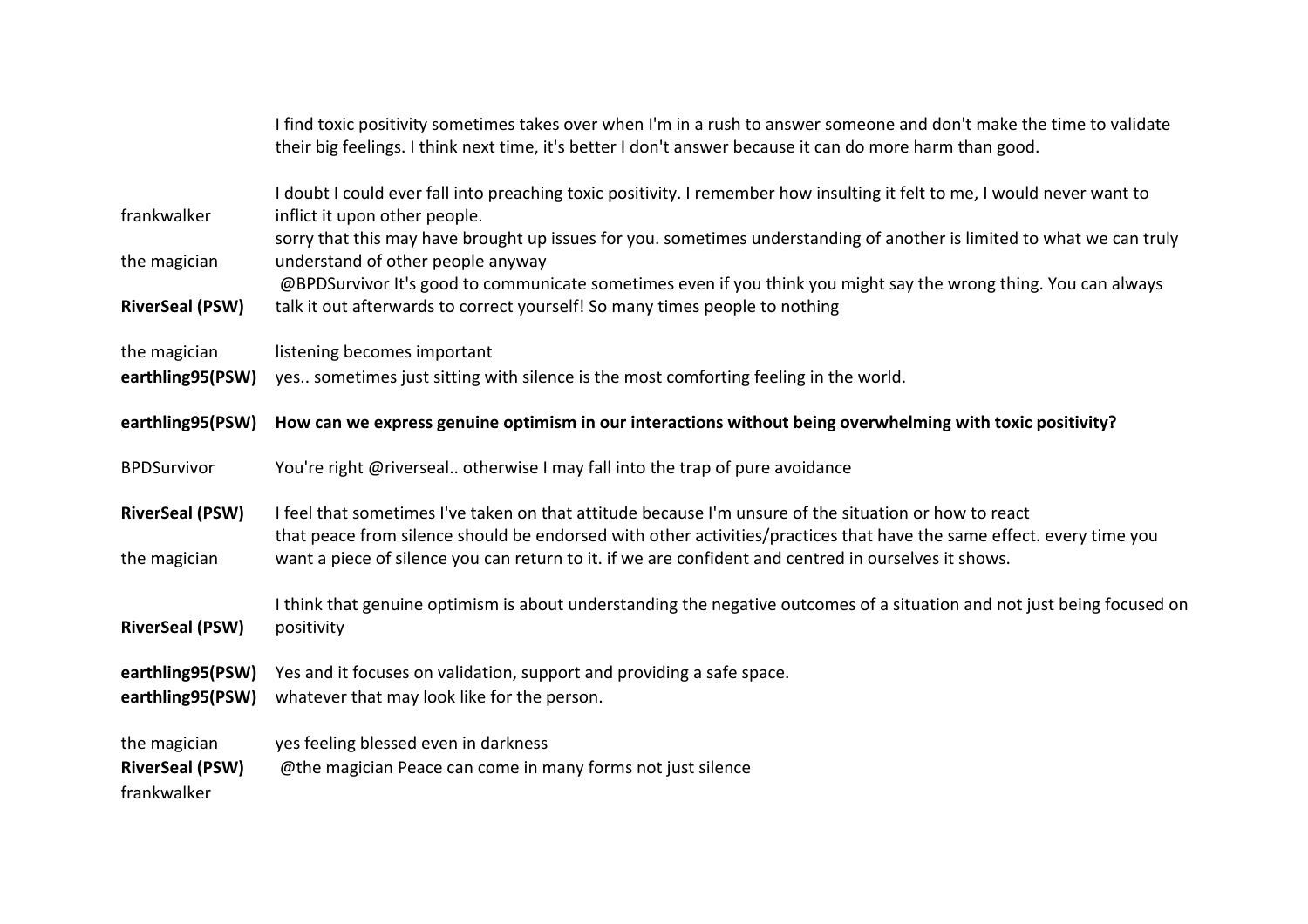|                        | @earthling95 one way I think is to observe and focus on what that person is able to do. Build them up. You could say<br>things like "that was really courageous of you to share that with me" |
|------------------------|-----------------------------------------------------------------------------------------------------------------------------------------------------------------------------------------------|
| earthling95(PSW)       | thank you for sharing @frankwalker <3                                                                                                                                                         |
| <b>BPDSurvivor</b>     | That's awesome to acknowledge the person's strengths @frankwalder                                                                                                                             |
| <b>RiverSeal (PSW)</b> | @frankwalker "that was really courageous of you to share that with me" Great thing to say to someone!!                                                                                        |
| the magician           | i call the peace happy factors. noticing others strengths makes you want to be a better person.                                                                                               |
| frankwalker            | You gotta focus on the little wins to start with, I think : relaxed:                                                                                                                          |
| frankwalker            | @earthling95 you're very welcome :relaxed:                                                                                                                                                    |
| <b>RiverSeal (PSW)</b> | @the magician When you start seeing people for their strengths you see them totally differently                                                                                               |
| earthling95(PSW)       | "I hear you. I will support you through thick and thin, you don't have to go through this aone"                                                                                               |
| earthling95(PSW)       | alone*                                                                                                                                                                                        |
| the magician           | knowing that you are capable of major change. you are the one in control. something to be learnt.                                                                                             |
| earthling95(PSW)       | It's a balance between making space for both hope and their reality.                                                                                                                          |
| <b>RiverSeal (PSW)</b> | @the magician Change and learning go hand in hand and thats a great attitude                                                                                                                  |
| <b>RiverSeal (PSW)</b> | I think you can hand genuine interest in other people and not just making conversation                                                                                                        |
| the magician           | the balance of genuine optimism and negativity is like a wave. its like every time i have to concentrate on my new bike.                                                                      |
| earthling95(PSW)       | It's a tricky one hey                                                                                                                                                                         |
| earthling95(PSW)       | we're all learning and unlearning                                                                                                                                                             |
|                        | @the magician waves of different attitudes and be challenging and it's good to have strategies to cope when you need                                                                          |
| <b>RiverSeal (PSW)</b> | to                                                                                                                                                                                            |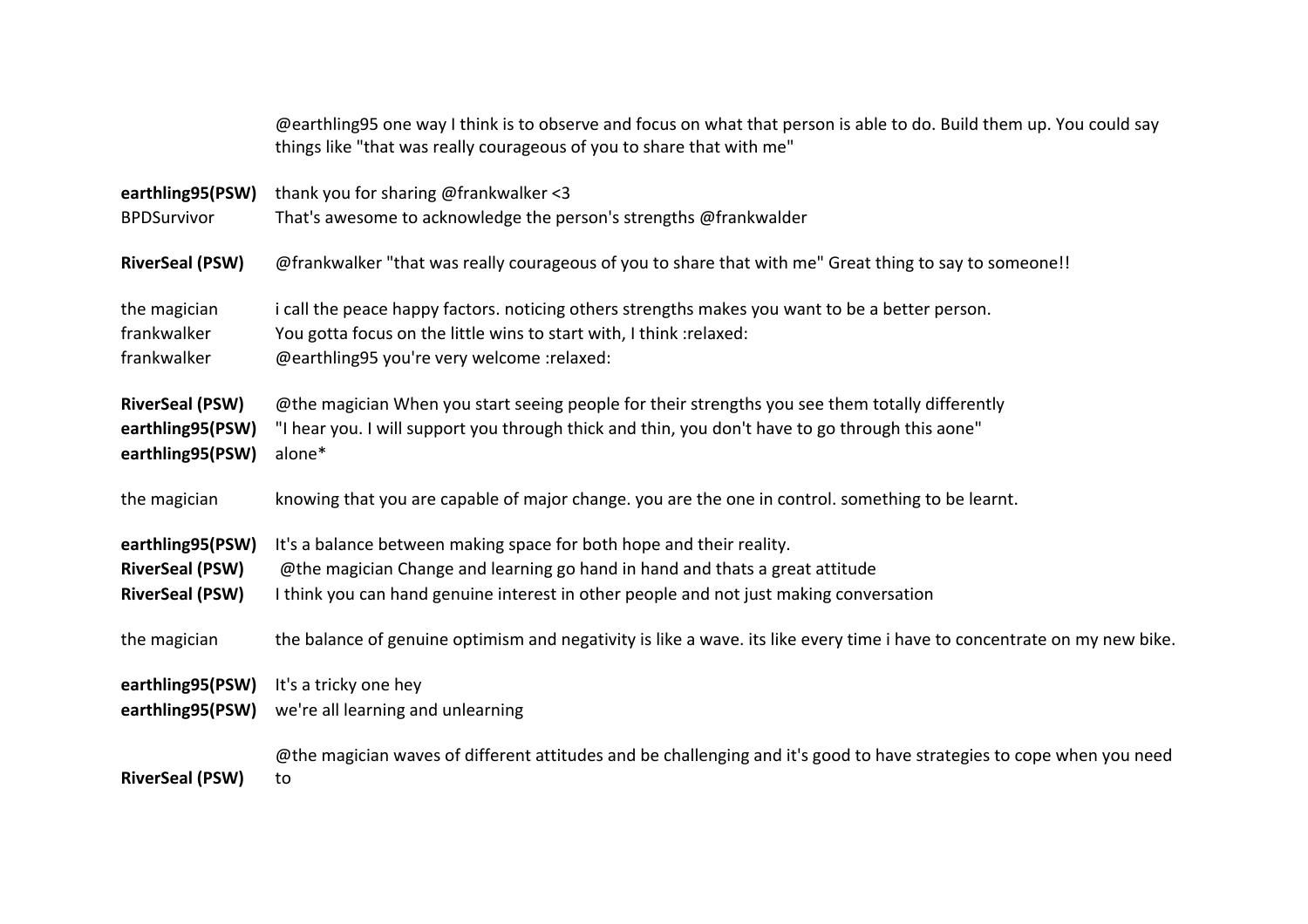| the magician                                 | stepping stones                                                                                                                                                                                |
|----------------------------------------------|------------------------------------------------------------------------------------------------------------------------------------------------------------------------------------------------|
| <b>RiverSeal (PSW)</b>                       | I think improving our knowledge by being genuine is a great way to interact                                                                                                                    |
| earthling95(PSW)                             | How can toxic positivity negatively impact our experiences?                                                                                                                                    |
| the magician                                 | feeling like someone just chucked a bucket of water over your genuine struggle                                                                                                                 |
| <b>RiverSeal (PSW)</b>                       | I can feel that people are not really in tune with life and think that everything is just great all the time. I can put me off<br>talking to them sometimes too                                |
| <b>BPDSurvivor</b><br><b>RiverSeal (PSW)</b> | I think toxic positivity will eventually break down relationships.<br>So true @BPDSurvivor                                                                                                     |
| the magician                                 | people who cant talk things through or air themselves outloud.                                                                                                                                 |
| earthling95(PSW)                             | I think for myself toxic positivity or forced gratitude feels like getting stuck in a shame spiral.                                                                                            |
| <b>BPDSurvivor</b>                           | Just like I steer away from people who are chronically NEGATIVE, i most likely will do the same for someone who is<br>chronically positive!                                                    |
| earthling95(PSW)                             | It can foster my inner critic to tell me that my emotions are bad. I am a bad person for feeling a certain way.                                                                                |
| <b>RiverSeal (PSW)</b>                       | @the magician can be challenging when people think out oud and don't talk things through if others don agree                                                                                   |
| the magician                                 | people like that are there for the good times and not the bad.                                                                                                                                 |
| frankwalker                                  | Toxic positivity leads people to blame themselves for not being able to lift themselves out of misery. They assume that<br>it's their fault, they didn't try hard enough to stay positive etc. |
| the magician                                 | very good point frankwalker                                                                                                                                                                    |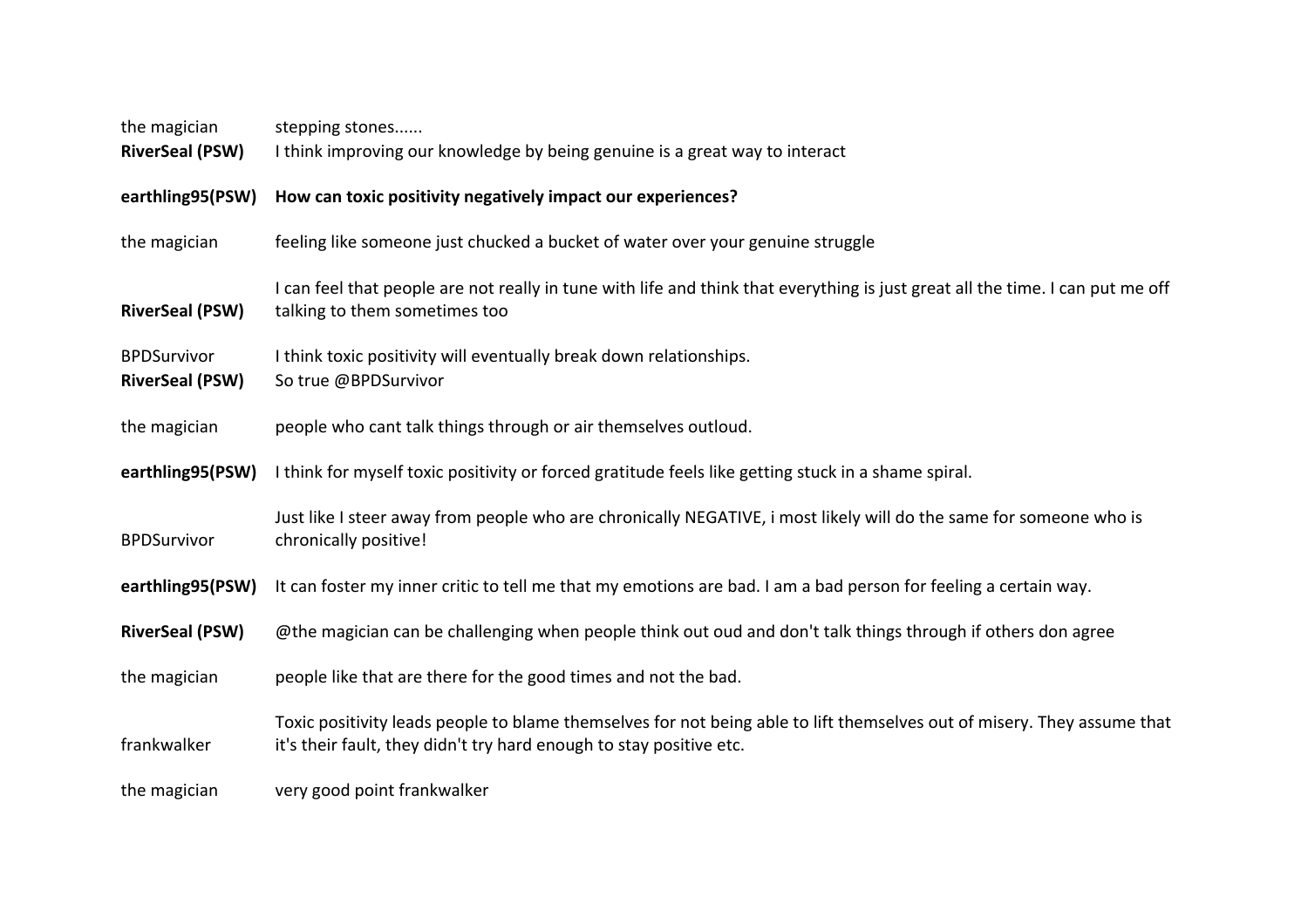| <b>RiverSeal (PSW)</b> | @earthling95 the inner critic is a fantastic tool |
|------------------------|---------------------------------------------------|
|------------------------|---------------------------------------------------|

the magician how does it work?

- **RiverSeal (PSW)** @frankwalker self blame can be really taxing on your attitudes
- earthling95(PSW) Thats the thing.. the inner critic is always working and doesn't need a reason to stop its chatter. Mindfulness can help :)
- frankwalker The inner critic can be a force for good, however you have to be able to read it for what it is
- **earthling95(PSW)** so true!
- **RiverSeal (PSW)** @the magician it's like you see your own self and fault yourself which can be both positive and negative at times
- the magician positive self image. acknowledging your down points.
- RiverSeal (PSW) I can get caught up and lose sight of what is practical in life if I find myself to positive "toxic"
- the magician itry to say if i could do anything i wanted what would be stopping me? why not be that person.
- **RiverSeal (PSW)** @the magician we all have faults so it's great to acknowledge them
- **earthling95(PSW)** love that!
- **earthling95(PSW) What strengths help us to notice toxic positivity in our interactions?**
- the magician fake listening, lots of ahuhs
- **earthling95(PSW)** "don't worry"
- **RiverSeal (PSW)** @the magician life has it's limitations for us all we just always see them but we control out own destiny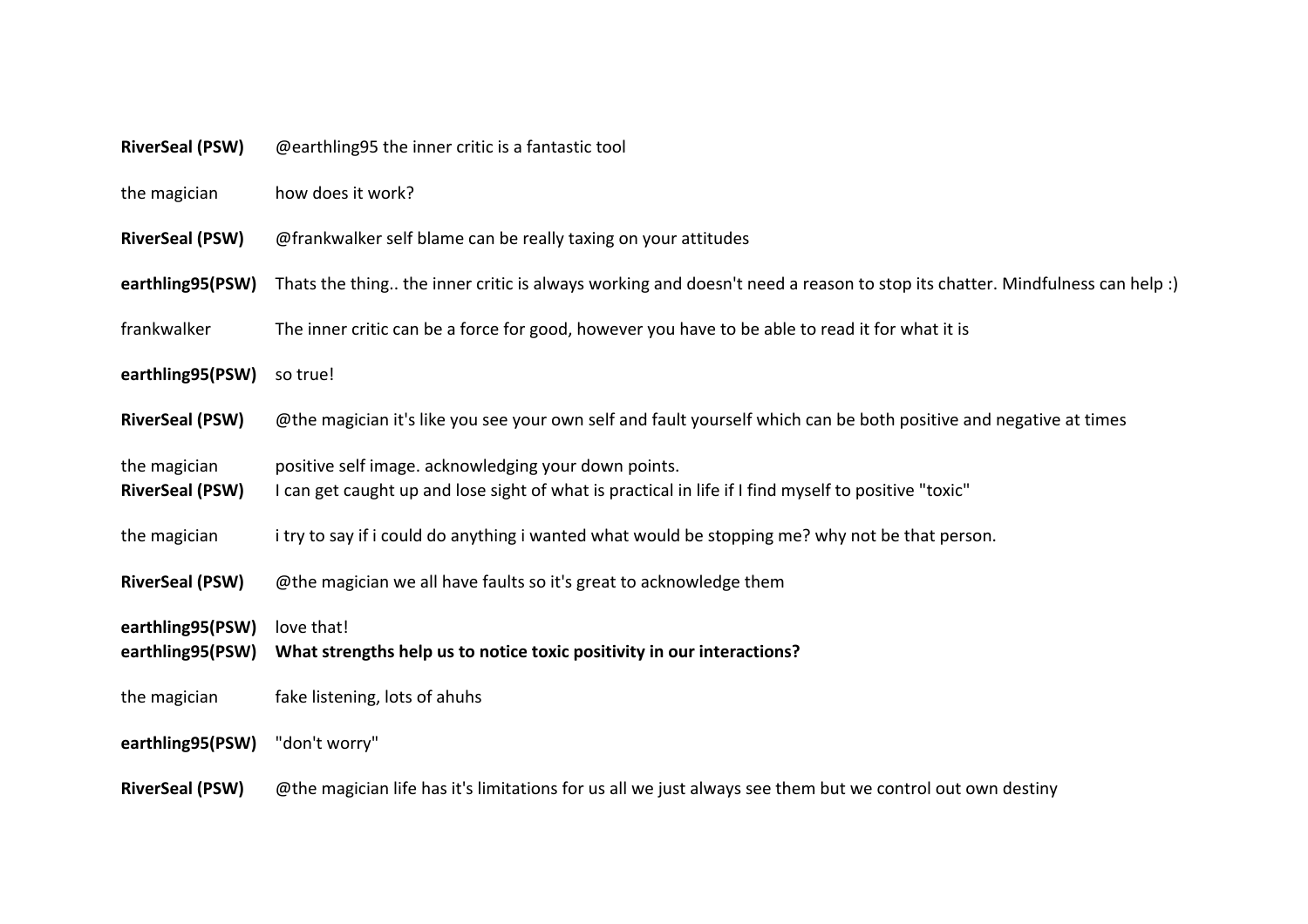| <b>BPDSurvivor</b><br><b>RiverSeal (PSW)</b> | Reading people's body language helpsit's not just about what people say but how they use body language to<br>communicate<br>*don't                |
|----------------------------------------------|---------------------------------------------------------------------------------------------------------------------------------------------------|
| the magician<br><b>RiverSeal (PSW)</b>       | if you worry it will make it worse<br>Having the strength to see how you are affecting others around you can really help you in your interactions |
| earthling95(PSW)                             | Mindfulness and taking a step back from the interaction. It's not always necessary to come up with a reply.                                       |
| <b>RiverSeal (PSW)</b>                       | @the magician Worrying is a difficult thing to overcome at times and it usually makes things worse                                                |
| earthling95(PSW)                             | There have been times when my some of my friends said nothing but just held my hand as I wept. I felt so held and<br>comforted.                   |
| <b>RiverSeal (PSW)</b>                       | @earthling95 Friends that can just be there for you when you need are really valuable in life                                                     |
| the magician                                 | i have become too selfish in my own space                                                                                                         |
| <b>RiverSeal (PSW)</b>                       | @the magician something we can all probably admit to a little bit                                                                                 |
| the magician                                 | i meet a lot of people have close family and friendly neighbours but not really friends                                                           |
| earthling95(PSW)                             | If you were to challenge someone who was expressing toxic positivity what would that look like to you?                                            |
| the magician                                 | i think you need to point out that the person with the difficulty is being human.                                                                 |
| <b>RiverSeal (PSW)</b>                       | @the magician I'm the same really and it can be really challenging but finding spaces like this is really valuable too                            |
| <b>RiverSeal (PSW)</b><br><b>BPDSurvivor</b> | I think I would point out that there are less positive outcomes in every situation too and life doesn't aways work out in<br>your favour          |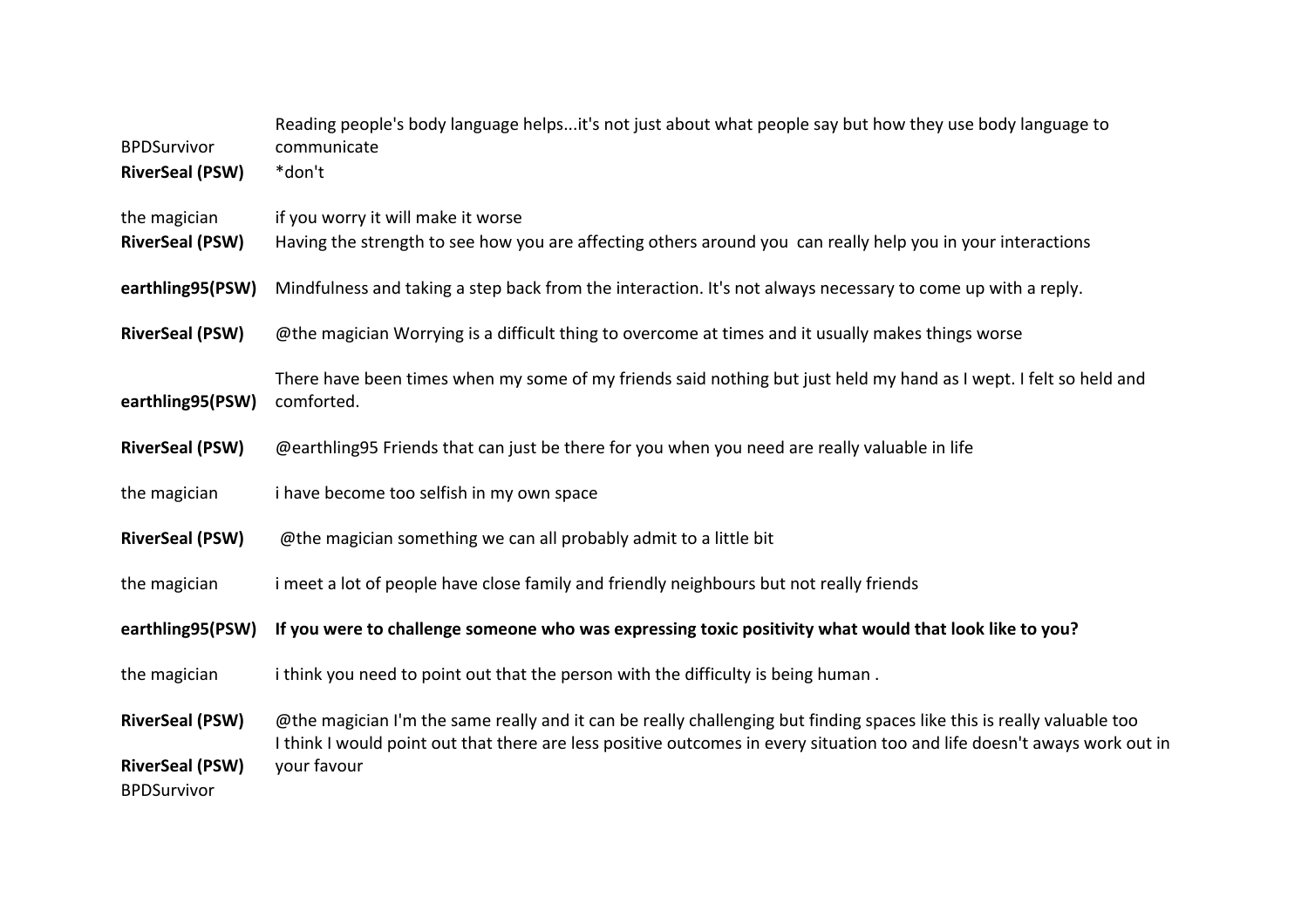@earthling95, I'm not sure I'd challenge someone about their toxic positivity. I'd pick my battles. I don't think I want to cause them to 'feel bad' in anyway.... Then again, I HAVE challenged people expressing toxic negativity...i simply give them a dose of toxic positivity... hope that balances it out! the magician life isn't supposed to be fair. but out of trauma comes growth. **RiverSeal (PSW)** @the magician the human experience has both positive and negative outcomes for sure **earthling95(PSW)** I struggle with being assertive sometimes. I hear you @BPDSurvivor sometimes disengaging can be the best option. **BPDSurvivor** so perhaps, in order to challenge toxic positivity, i'd give them a does of toxic negativity? I can't see that happening, but just a thought LOL **earthling95(PSW)** "choose my battles".. love this! **earthling95(PSW)** Haha that made me chuckle @BPDSurvivor the magician sometimes people don't mean what they say either and can be flippant or abrupt the magician biting tongue **RiverSeal (PSW)** @BPDSurvivor creating conflict is a tricky situation sometimes! Picking battles is a very rounded approach. Two different attitudes that each might work at times BPDSurvivor Come to think of it, i do know someone who 'suffers' from toxic positivity... in the end, i don't want to talk to her, and neither do people around me. The word goes 'she's too positive'.... so yes, I believe toxic positivity can really affect relationships. Hence, if I really wanted to befriend her, I'd make an effort to challenge her positivity by pointing out REALITY - with evidence and all! **earthling95(PSW)** Makes sense! Love this approach. **RiverSeal (PSW)** @the magician Some people do often just say things without having any meaning or knowledge of what they are talking about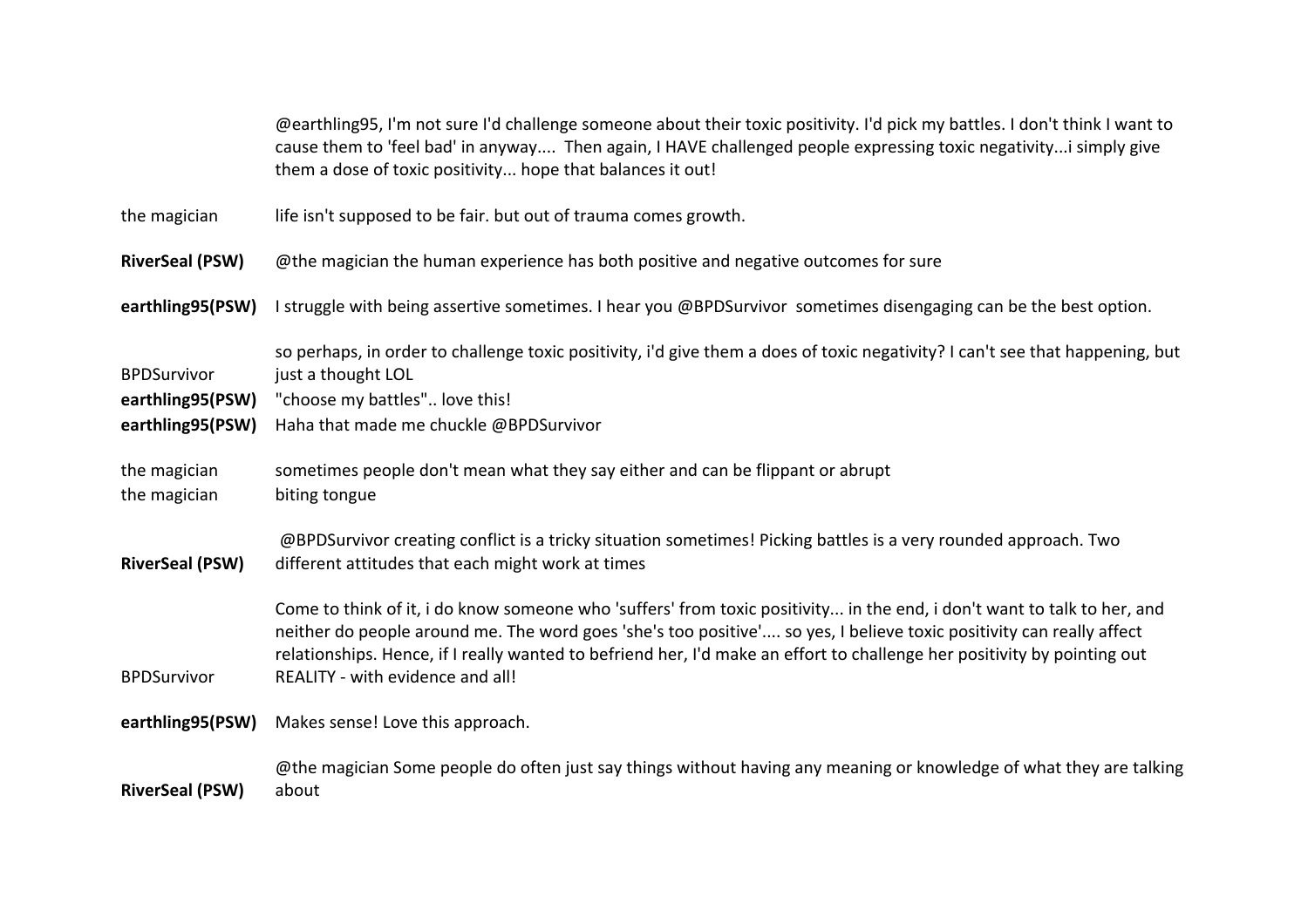| earthling95(PSW)                             | Expressing toxic positivity is something we can all experience so how can you refocus your thoughts?                                                                                                                                                                                                |
|----------------------------------------------|-----------------------------------------------------------------------------------------------------------------------------------------------------------------------------------------------------------------------------------------------------------------------------------------------------|
| <b>RiverSeal (PSW)</b>                       | @BPDSurvivor Creating and maintaining relationships is very important in life                                                                                                                                                                                                                       |
| the magician<br>the magician                 | concentrate on the main message you want to express<br>people happen for a reason and a season, sometimes a lifetime.                                                                                                                                                                               |
| <b>RiverSeal (PSW)</b>                       | I refocus my thoughts by how I feel others are reacting to me. I like to feel that the conversation is flowing and not one<br>sided.                                                                                                                                                                |
| <b>BPDSurvivor</b>                           | The first step to refocusing my thoughts is to recognise that toxic positivity has perked up its head. Then it is about<br>knowing the purpose of your conversation and asking myself, will continuing this toxic positivity help me achieve the<br>goal of my communication? If not take a detour! |
| the magician                                 | putting things into perspective and monitoring your self talk.                                                                                                                                                                                                                                      |
| <b>RiverSeal (PSW)</b><br><b>BPDSurvivor</b> | @BPDSurvivor I'm sure that toxic positivity has it's place and being able to recognise that time is a real strength<br>That's a good point @riverseal about one-sided converstion however, I'm also mindful of people who struggle with<br>conversing, particularly those with additional needs     |
| earthling95(PSW)<br>earthling95(PSW)         | Sometimes I tell myself- it's on them, maybe they shame themselves for having 'bad emotions'. I can speak my truth.<br>breathing and relaxing my shoulders helps bring things into perspective                                                                                                      |
| <b>BPDSurvivor</b>                           | When I speak with people who have autism, I don't feel it flows, but I know I need to continue in order to get the<br>message across in a way that helps                                                                                                                                            |
| <b>RiverSeal (PSW)</b><br>the magician       | @the magician I have had to learn to put things in perspective through my journey with mental health. It's a great skill<br>to have but it's something I still work on at times                                                                                                                     |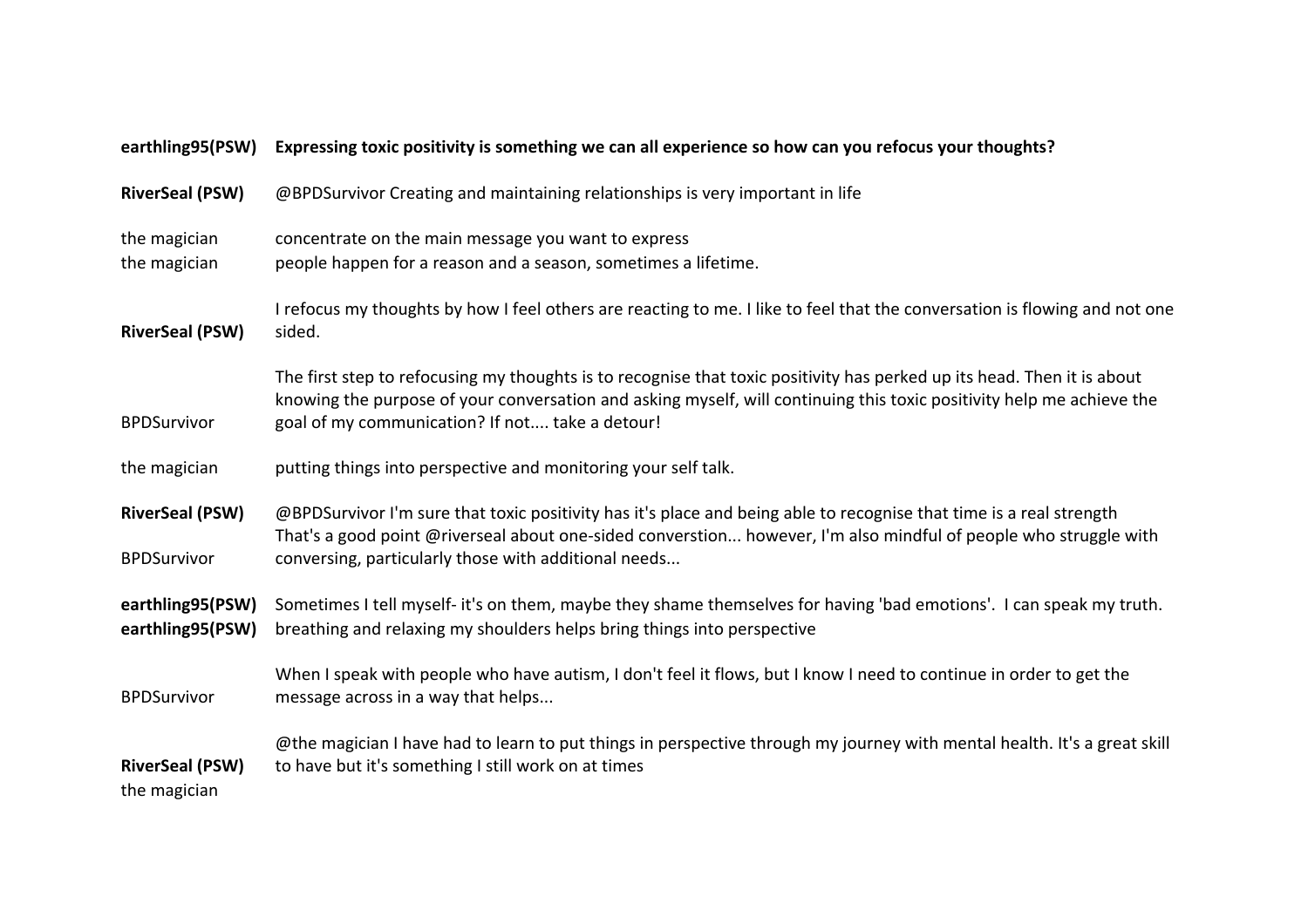|                                                  | some people become entrenched from other people and find it hard to relate or to communicate and reach out to<br>anyone. because o their experiences.                                                                                                                                                            |
|--------------------------------------------------|------------------------------------------------------------------------------------------------------------------------------------------------------------------------------------------------------------------------------------------------------------------------------------------------------------------|
| <b>BPDSurvivor</b>                               | yes @the magician precisely                                                                                                                                                                                                                                                                                      |
| earthling95(PSW)<br>earthling95(PSW)             | so true!<br>excellent point                                                                                                                                                                                                                                                                                      |
| <b>RiverSeal (PSW)</b><br><b>RiverSeal (PSW)</b> | Yea that's so true @the magician<br>isolation is a really challenging aspect with mental health but the are things we can do to stay connected                                                                                                                                                                   |
| earthling95(PSW)                                 | Have you learned anything helpful from others' experiences here tonight that you might be able to apply in your own<br>life? If yes, what was it that you took away?                                                                                                                                             |
| <b>BPDSurvivor</b><br><b>RiverSeal (PSW)</b>     | Sometimes I actually use toxic positivity to 'brush people off' because I want them to problem solve and work things out<br>for themselves rather than being spoon-fed.<br>I learned that everyone has a similar view point and we all have great strategies for coping with challenges. Great chat<br>tonight!! |
| the magician                                     | that psychosocial peer groups are so important and there need to be more of them. even just like this but F2F<br>meditation discussing over a coffee.                                                                                                                                                            |
| earthling95(PSW)                                 | Thank you for sharing your experiences and thoughts everyone. I felt heard and validated :)                                                                                                                                                                                                                      |
| <b>BPDSurvivor</b>                               | I've learnt a lot about toxic positivity tonight, and have really enjoyed the chat. I find that toxic positivity can be as<br>harmful as toxic negativity. All people deserve to feel validated and heard.                                                                                                       |
| <b>RiverSeal (PSW)</b><br>earthling95(PSW)       | Peer groups are a great place to connect with other people who share similar experiences.<br>Tonight's topic could have brought up some uncomfortable feelings as we talked about negativity and positivity biases.                                                                                              |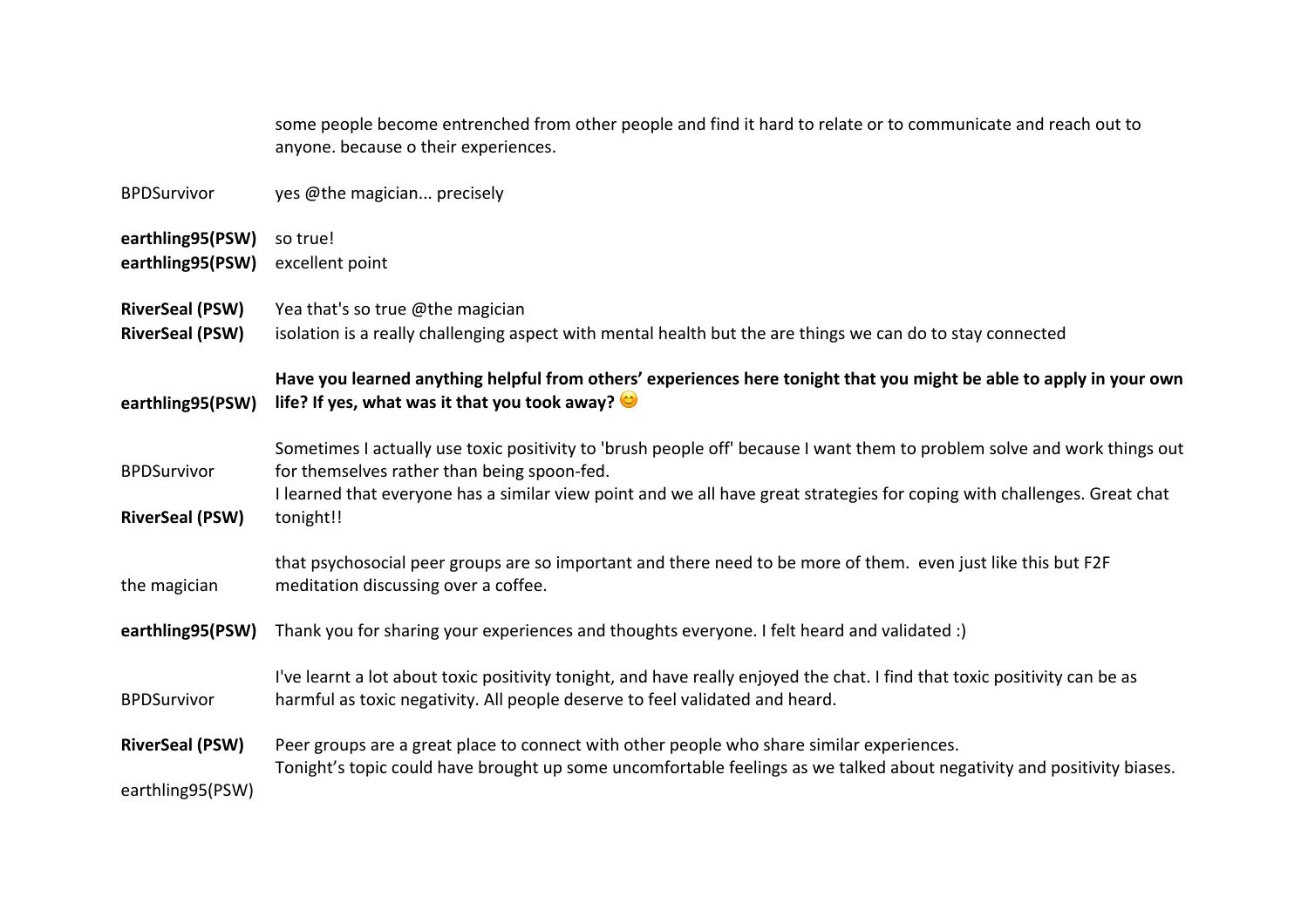## Would some self-care be helpful for you after we finish? If so, what might you do?

| <b>BPDSurvivor</b><br><b>BPDSurvivor</b> | Speaking out within peer groups has played a major role in my recovery, because I felt understood<br>As part of self-care, I'm going to spend some time perusing the SANE forums and catch up on the social threads :) |
|------------------------------------------|------------------------------------------------------------------------------------------------------------------------------------------------------------------------------------------------------------------------|
| <b>RiverSeal (PSW)</b>                   | @BPDSurvivor validation is really valuable. Glad you learnt a lot                                                                                                                                                      |
| <b>BPDSurvivor</b>                       | Thank you for this evening everyone!                                                                                                                                                                                   |
| earthling95(PSW)                         | Tonight's topic could have brought up some uncomfortable feelings as we talked about negativity and positivity<br>biases. Would some self-care be helpful for you after we finish? If so, what might you do?           |
| the magician                             | see you next fortnight people I'm off to read a very enthralling book.                                                                                                                                                 |
| <b>BPDSurvivor</b>                       | SOunds great @the magician                                                                                                                                                                                             |
| earthling95(PSW)<br>earthling95(PSW)     | wow! enjoy :)<br>I will be drinking water and sleeping early <3                                                                                                                                                        |
| RiverSeal (PSW)                          | @the magician enjoy your book                                                                                                                                                                                          |
| <b>BPDSurvivor</b>                       | And @earthling95, if you work out how to tag people on a PC, please let me know :)                                                                                                                                     |
| earthling95(PSW)<br><b>BPDSurvivor</b>   | Will do<br>Good night!                                                                                                                                                                                                 |
| the magician                             | thankyou!:innocent:                                                                                                                                                                                                    |
| <b>RiverSeal (PSW)</b>                   | I'm eating leaf overs and really looking forward to it. I cooked it haha                                                                                                                                               |